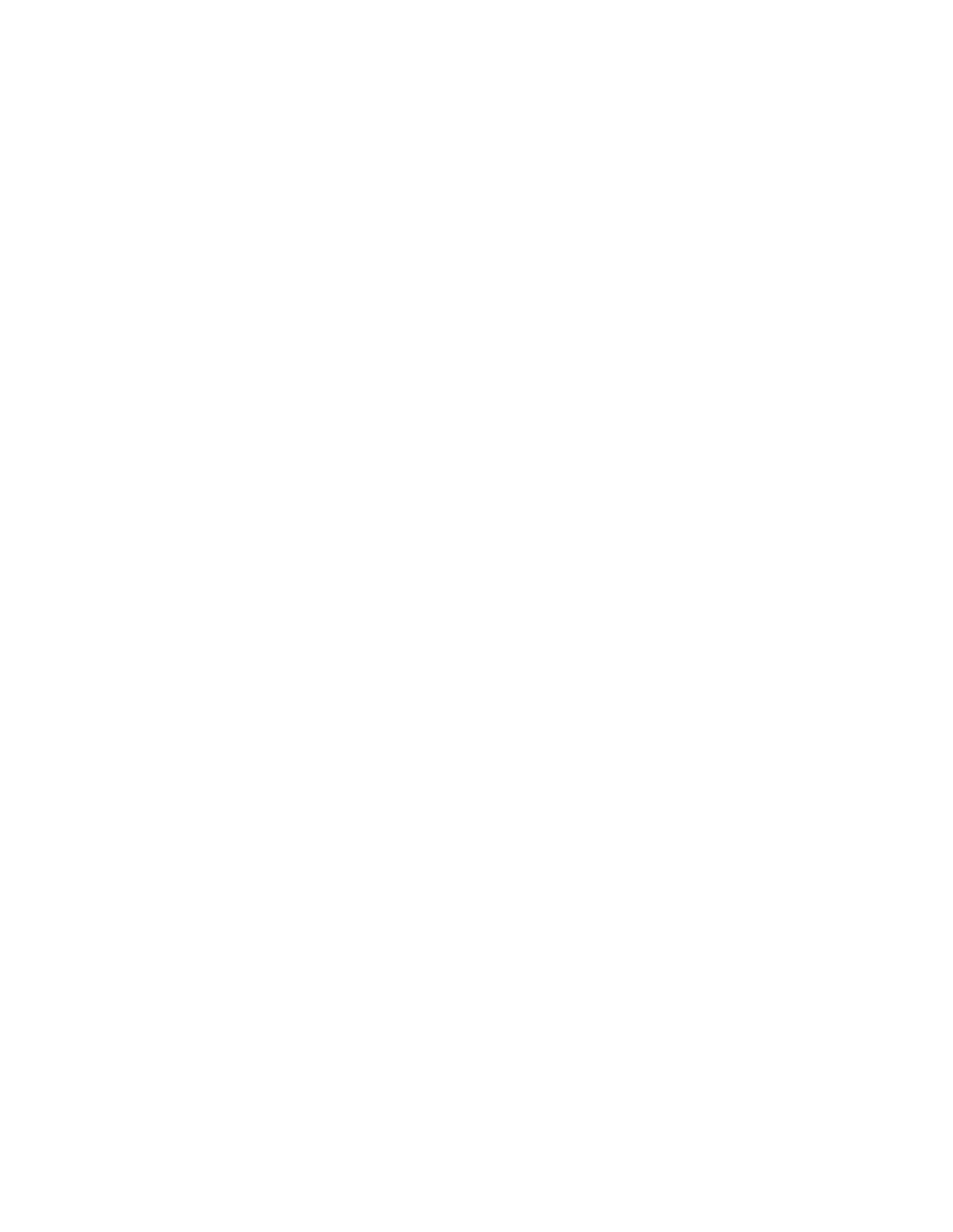# **Purpose**

Our Range Rules have been formulated to merge three complementary objectives:

- Comply with the CFO (Chief Firearms Office) Shooting Range Approval document.
- Provide a safe environment for the enjoyment of the Shooting Sports
- Contain our Range Maintenance costs

This document has been posted on our website. (www.eesa.ca)

# **Basic Firearm Safety**

- *1.* Keep firearm safety a top priority at all times. Follow *'ACTS' and 'PROVE'*
- *2.* **ACT**

Assume every firearm is loaded.

Control the muzzle direction at all times.

Trigger finger must be kept off the trigger and out of the trigger

guard. See that the firearm is unloaded — **"PROVE"** it safe

#### *3.* **PROVE** it safe

Point the firearm in the safest available

direction. Remove all cartridges.

Observe the chamber.

Verify the feeding path

Examine the bore for obstructions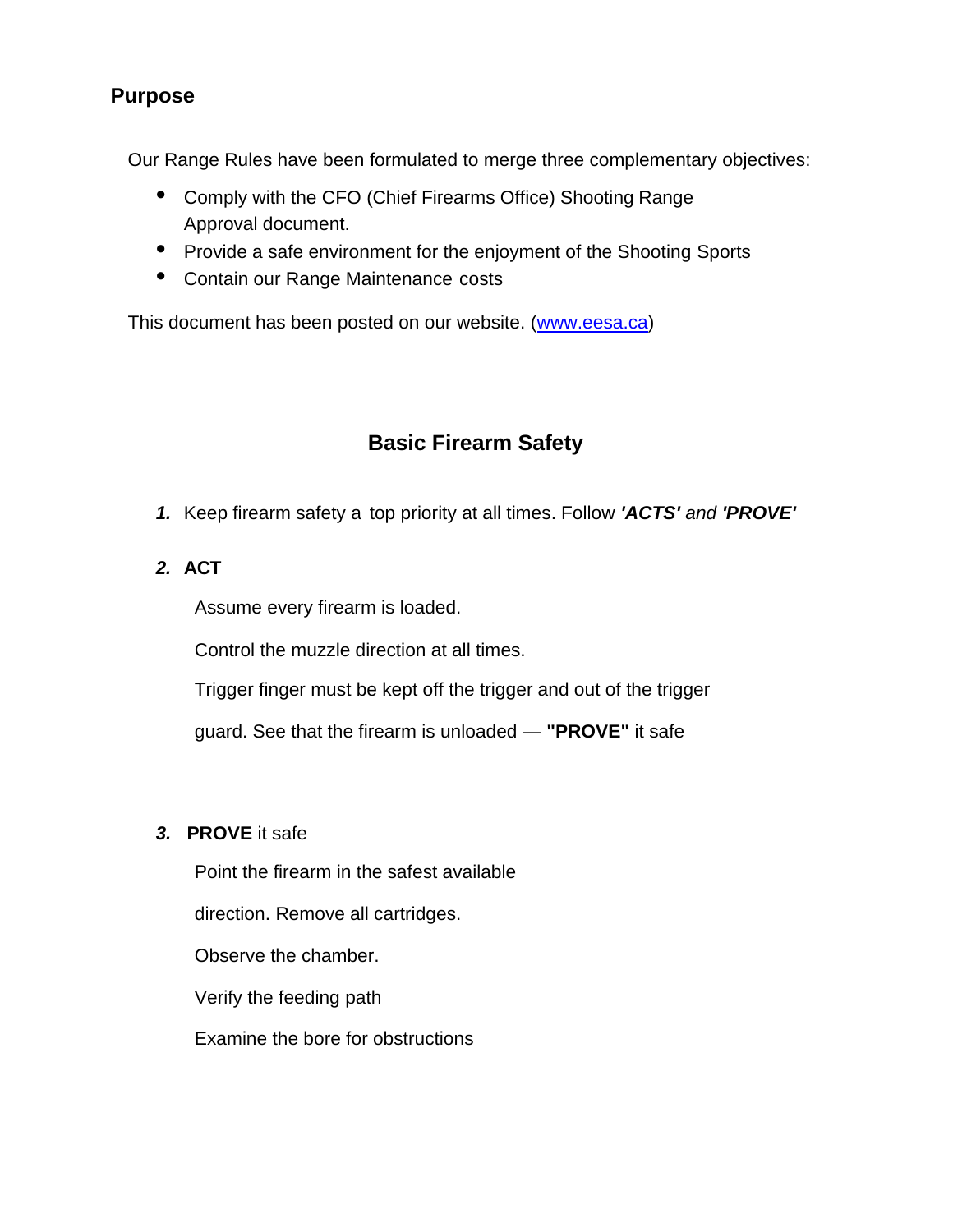# General Safety Rules

- 1. Outdoor range usage is **prohibited** from Dusk to Dawn. Dusk to Dawn is defined as from 30 minutes after sunset to 30 minutes before sunrise.
- 2. Share facilities equally and respectfully with other members.
- 3. Assure that the area is clear before shooting begins. No shooting if wildlife is present on the range.
- 4. Raise a RED flag to signify an active range. Raise the GREEN flag to signify a range that is clear.
- 5. While the Green flag is in use, firearms must be shown clear and either left untouched on the firing line or on the supplied rifle racks.
- 6. When the GREEN flag is raised, members not going downrange must stay behind the firing line.
- 7. Report any damage to the property or misuse of the property to a member of the Board of Directors (bod@eesa.ca) or fill out a Violation Reporting Form located above the desk in the clubhouse.
- 8. Leave the ranges cleaner and tidier than when you came and dispose of all targets, brass, garbage, etc. before leaving.
- 9. Only paper targets or the supplied metal gongs shall be used.
- 10. No use of props in shooting house or on ranges unless during a sanctioned or Board approved event.
- 11.Explosive targets are **prohibited** on EESA property.
- 12. No actual photos with defining features or human likenesses are to be used astargets on any EESA range. Silhouette targets are acceptable.
- 13. No target placement on range floor or on berms.
- 14.Sign In book is to be used at **all times for all ranges**. Use your member number only, no names, as well as arrival and departure times. ID cards must be worn while on club property.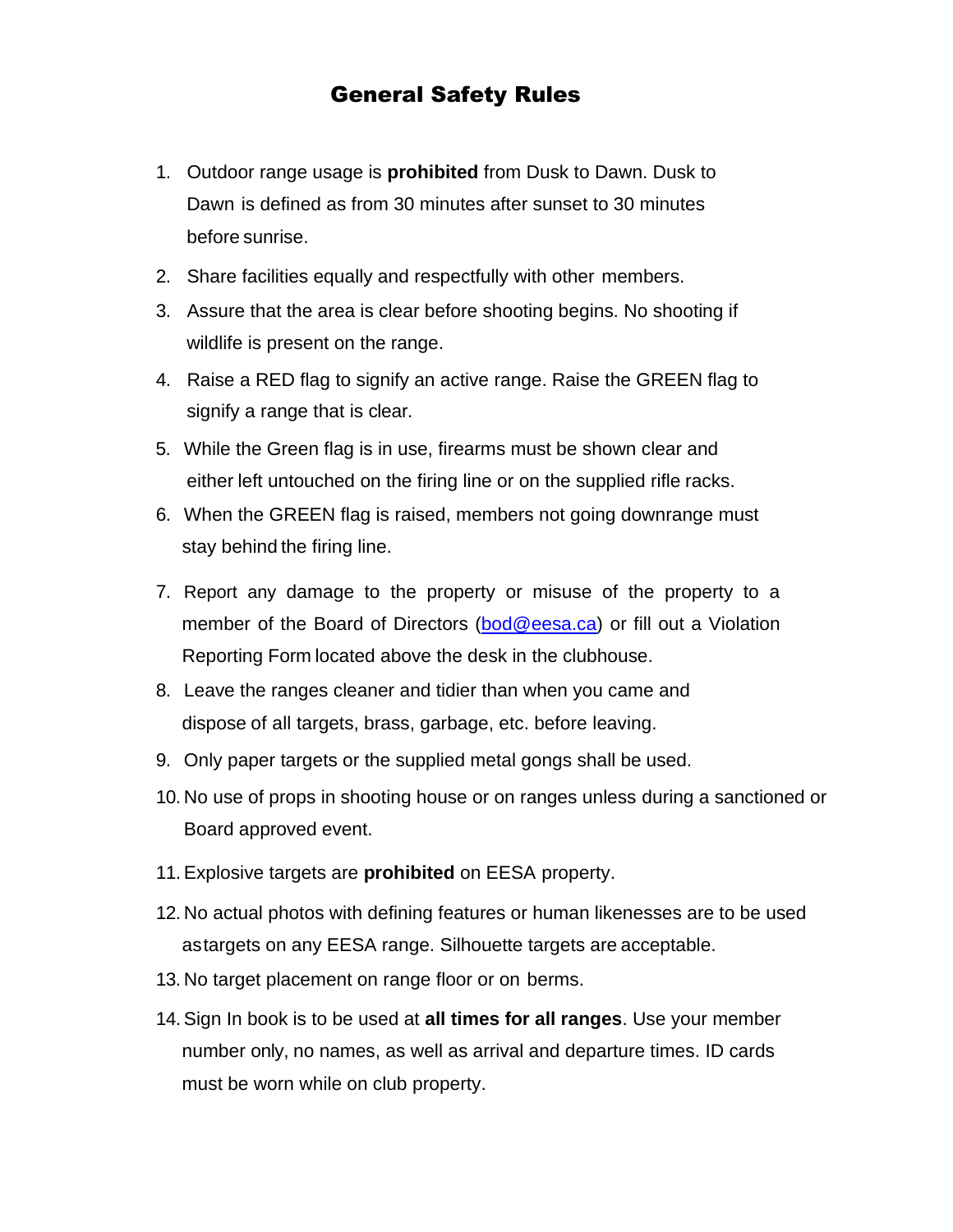- 15. Members must have their guests sign a waiver before entering one of the ranges.
- 16. Guest must be supervised at ALL times
- 17. Firearms are only to be loaded when at the shooting stations and pointed down range. (IPSC & IDPA eventsexcepted)
- 18. Holsters can only be worn if you are IPSC, IDPA, PPC or club certified.
- 19. While on any EESA range, directions from certified range officers regardingthese rules and general safety must be adhered to. Refusal to comply may resultin a temporary suspension of privileges and/or future disciplinary action.
- 20. The consumption of alcohol, use of illegal drugs, cannabis is **not permitted** on club property. Anyone who appears to be under the influence is prohibited from shooting.
- 21. Firearms must always be pointed in the safest possible direction.
- 22.Proper ear and eye protection must be worn when a range is active
- 23.Shooters must engage the target directly in front of them. Cross shooting is not allowed
- 24.Absolutely no running with firearms and no shooting while moving, unless participating in a BOD approved or sanctioned match.
- 25. No shooting from the hip.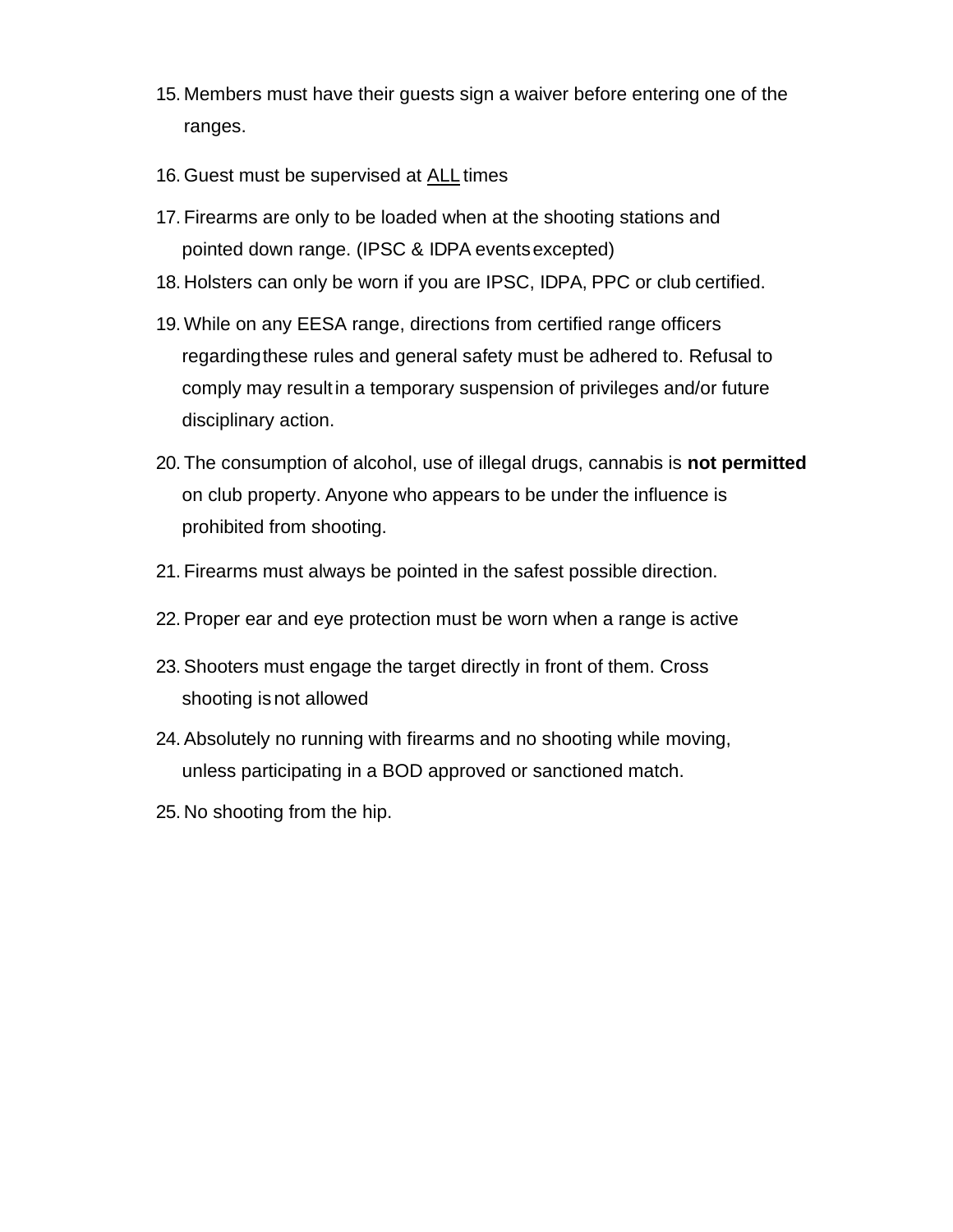# **Range 1 Trap Range**

#### **Range 1.1 Emergency Instructions**

Call 911 in the event of an Emergency

#### **Reference Range #1**

East Elgin Sportsmen's Association, 9586 Springfield Road

The Trap range can only be used for organized events since Ranges 5, 6 and 9 must be closed when it is in use. These three ranges are in the "shot" fallout zone of shells shot at the clays. Only the automated thrower may be used.

#### **Range 1.2 Facilities and Operation**

- 1. Range #5 (300 metre), Range #6 (45 metre) and Range #9 ( North Archery) must be closed and posted when this range is in use.
- 2. The Trap range has 5 shooting stations and is equipped with an automatedclay thrower. Shooting must be done from within the confines of the shooting stations.
- 3. The range can only be used for organized events
- 4. Range in use / Range not in use sign must be set
- 5. Range flags must be used
	- i. Green flag range safe
	- ii. Red flag Range in active firing mode
- 6. All clays must be thrown by the automated thrower

#### **Range 1.3 Permitted Firearms and Ammunition**

- a. Shotgun use only
- b. Ammunition is birdshot only, no overloads, buckshot or slugs.
- c. Maximum of 12 gauge,  $3 \frac{1}{4}$ dram and #7  $\frac{1}{2}$ shot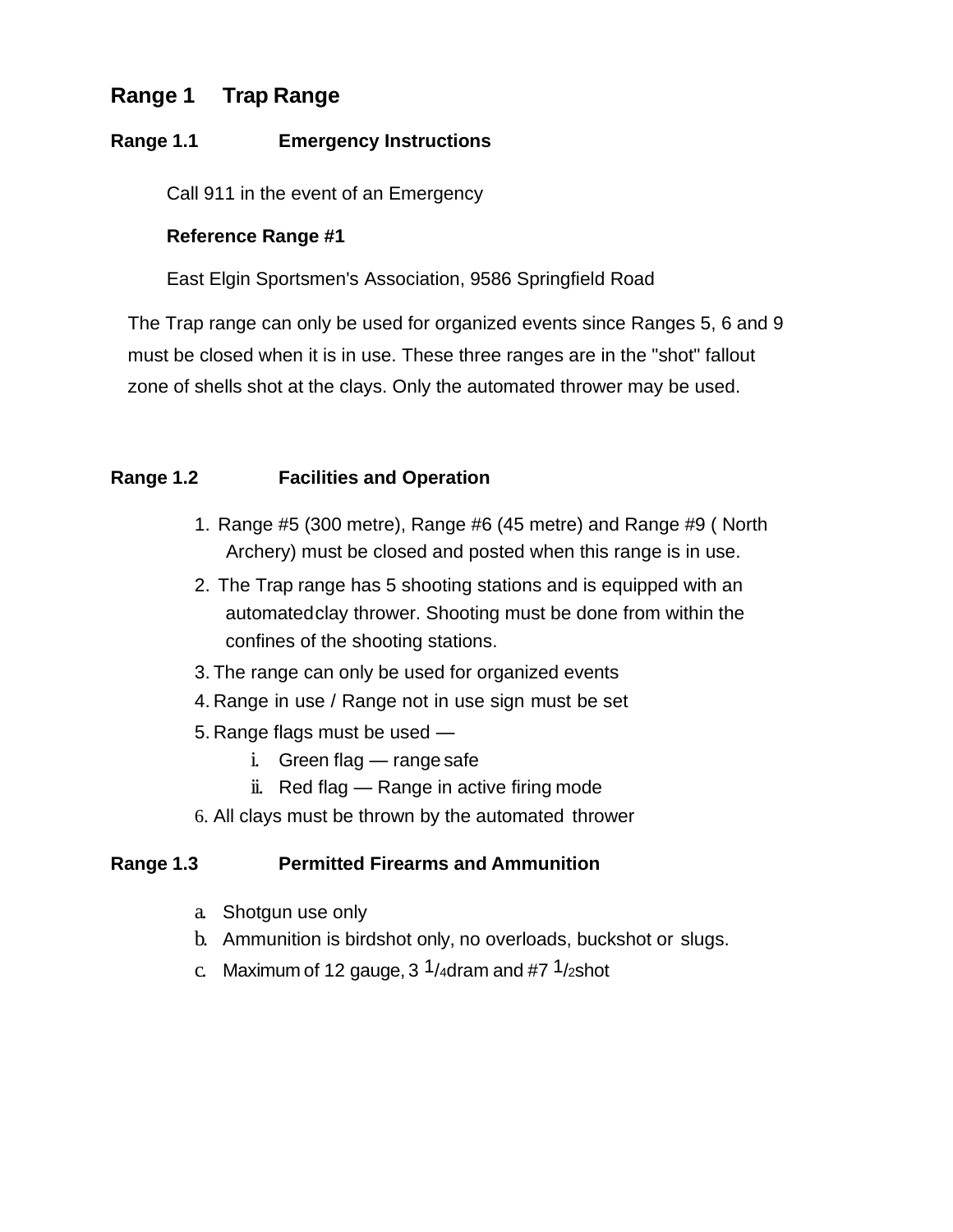# **Range 2 Indoor Firearms Range**

#### **Range 2.1 Emergency Instructions**

Call 911 in the event of an Emergency

#### **Reference Range #2,**

East Elgin Sportsmen's Association, 9586 Springfield Road

Centre fire rifle usage is limited to "handgun cartridges" A handgun cartridge is a

"straight- walled" cartridge; that is the cartridge must not be tapered or "stepped",

Examples of not-permitted include 22 Magnum, 303, 223, 243 and 270

Examples of permitted include .38 Special, .357 Magnum, 44 Special and Magnum, 45. LC, .45 ACP and 9 mm

#### **Range 2.2 Facilities and Operation**

- 1. The indoor range is a 25 Metre range with 10 shooting stations. The target stands are electronically controlled and can be set at variable distances. The stands return to the firing line for target replacement.
- 2. Main fan/light operating switch must be on prior to shooting or cleaning. This operates the revolving red 'range active' lights on the exterior
- 3. Shooting of non-shrouded metal reactive targets is prohibited
- 4. Projectiles must be directed at the bullet trap only, and under no circumstances into ceiling, floor or side walls. Cross-firing at targets is not permitted.
- 5. Minimum engagement of bullet trap is 10 Metres and the floor and wall are marked.
- 6. If side emergency access doors are opened, all power is lost to range and must be reset.
- 7. Clean range with provided equipment only with exhaust fans activated.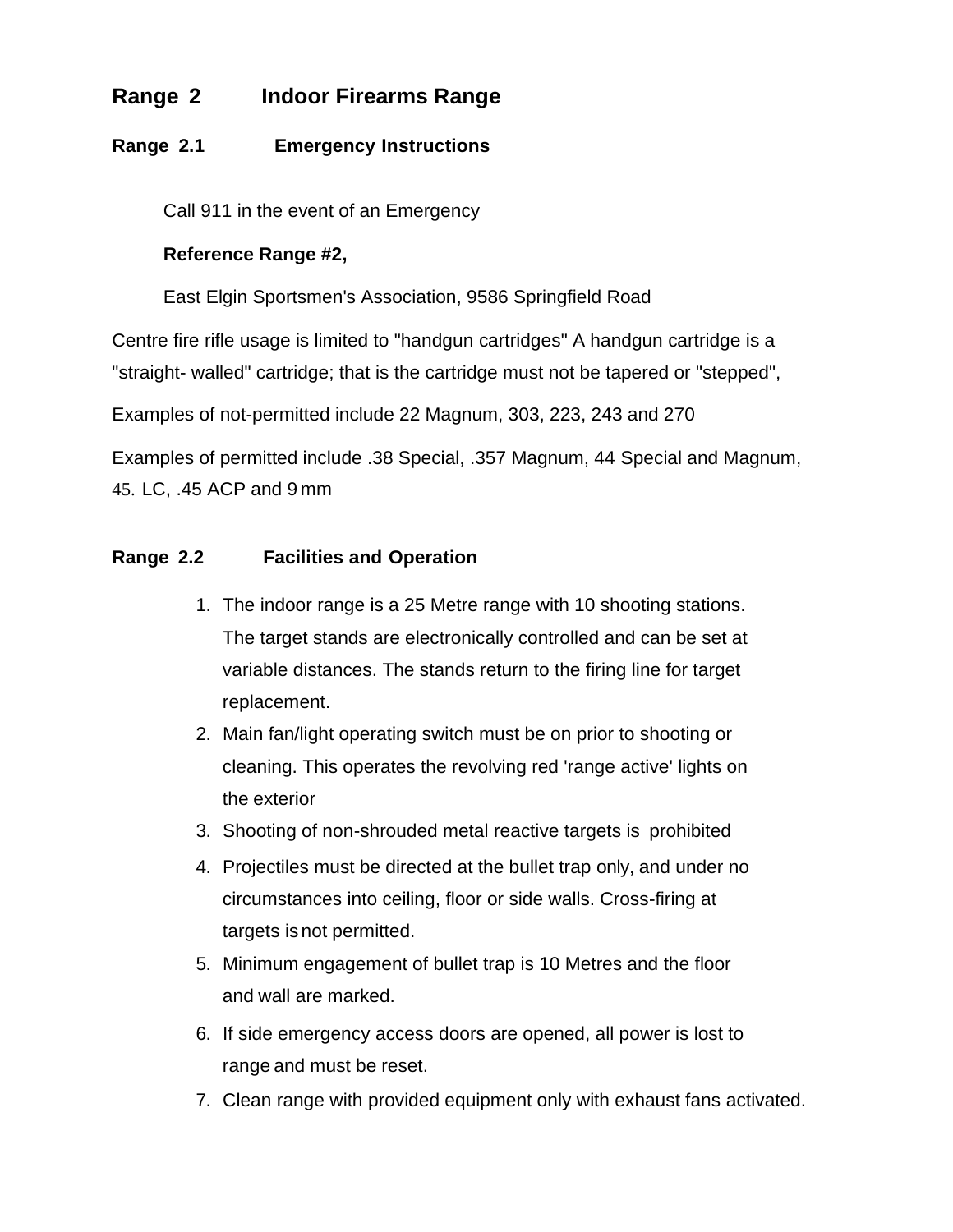- 8. No food or drinks are to be consumed in the range shooting area or in the spectator viewing area. Care must be taken to properly clean hands prior to consuming food or drink after leaving the range.
- 9. Members must receive instruction on operation of the air handling equipment prior to using this range.
- 10. Firearms and Ammunition must be kept apart and intheir designated areas indicated by signage.
- 11. All Handguns are to be carried with muzzle pointing downward.
- 12. Magazines, speed loaders or moon clips may be loaded at ammo counter or at shooting station. Firearms may only be loaded while at a shooting station.
- 13. Only 1 Firearm at a shooting station at a time.
- 14. No unboxing of firearms in the outer viewing area.

#### **Range 2.3 Permitted Firearms and Ammunition**

Range is approved for:

- 1. Handgun
- 2. Centre Fire Rifle straight-walled cartridges only (handgun cartridge)
- 3. Rim fire rifle (no 22 Magnum or 17 caliber)
- 4. Shotgun (pre-approved events only)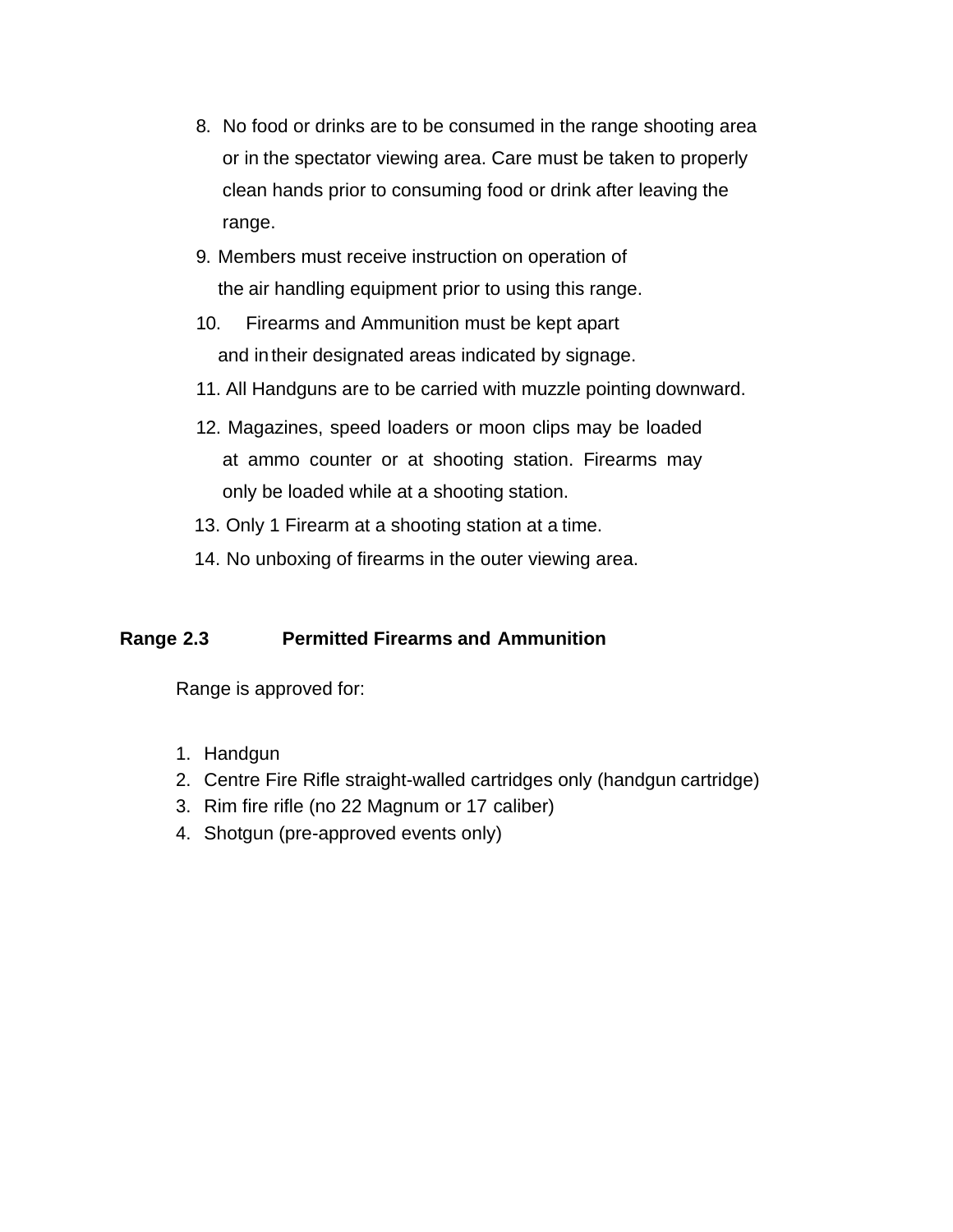# **Range 3 100 Metre Outdoor Range**

#### **Range 3.1 Emergency Instructions**

Call 911 in the event of an Emergency

Reference Range #3,

East Elgin Sportsmen's Association, 9586 Springfield Road

#### **Range 3.2 Facilities and Operation**

- 1. The range has 12 shooting stations with target stands at 50 and 100 Metres.
- 2. Target locations are only at 50 Meter interim berm and at 100 Metre berm. No other target locations are approved. All shooting is done from the house, no shooting downrange.
- 3. Use only approved targets. Paper or gongs only. Approved targets may only be placed on the target stands or at the base the 50 Metre berm and the 100 Metre berm. Under no circumstances are targets to be placed near the berm with less than two feet of berm above the target
- 4. No shooting into the side berms
- 5. Range in use / Range not in use sign must be set
- 6. Range flags must be used
	- i. Green flag range safe
	- ii. Red flag Range in active firing mode

#### **Range 3.3 Permitted Firearms**

Range is approved for:

- center fire rifle
- rim fire rifle
- blackpowder rifle
- no shotguns unless it is an EESA/CFO approved event
- no handguns
- Handguns can be used on pre-approved events only

#### **No steel core or tungsten ammunition permitted on steel gongs**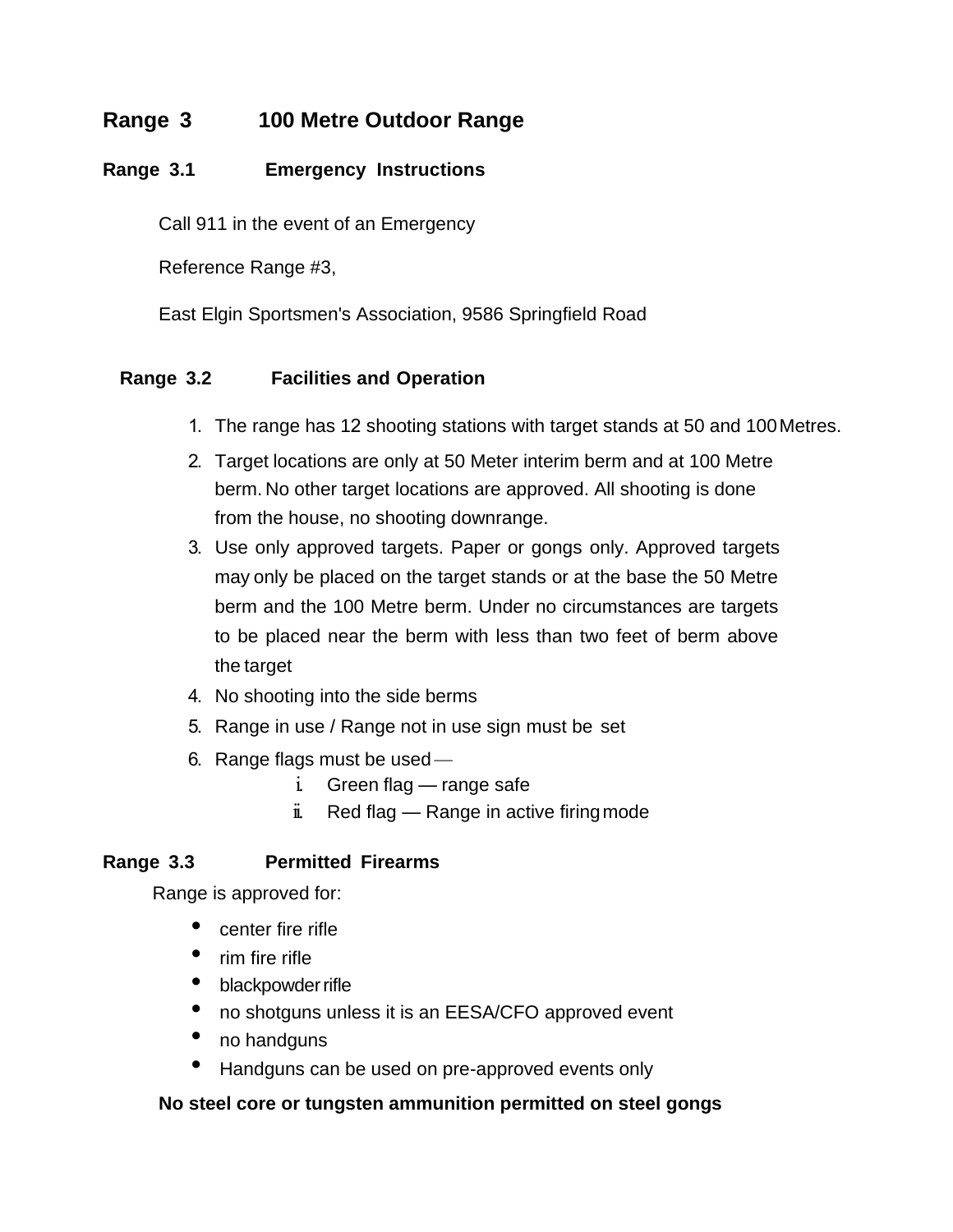# **Range 4 50 Metre Outdoor Range**

#### **Range 4.1 Emergency Instructions**

Call 911 in the event of an Emergency

Reference Range #4 ,

East Elgin Sportsmen's Association, 9586 Springfield Road

#### **Range 4.2 Facilities and Operation**

- 1. The 50 metre range has 12 shooting stations. The range has a "sky baffle" just past the firing line to prevent errant shots in a vertical plane. Under no circumstances shall targets be affixed to this baffle.
- 2. Firing points:
- **Handgun and rifle from the building-**target placement 50 metres only**.**

 **- Handgun and rifle downrange-** minimum engagement from back berm 10 metres.

- 3. Use only paper targets. No metal reactive targets of any kind unless prior approval by CFO.
- 4. No shooting into the side berms
- 5. In use / Range not in use sign must be set Range flags must be used
	- a. Green flag range safe
	- b. Red flag Range in active firing mode

#### **NO INTERMEDIATE TARGETS OR INTERMEDIATE TARGET STANDS PERMITTED**

#### **Range 4.3 Permitted Firearms**

Range is approved for:

- handgun
- center fire rifle
- rim fire rifle
- blackpowder rifle
- no shotguns unless EESA/CFO special approved event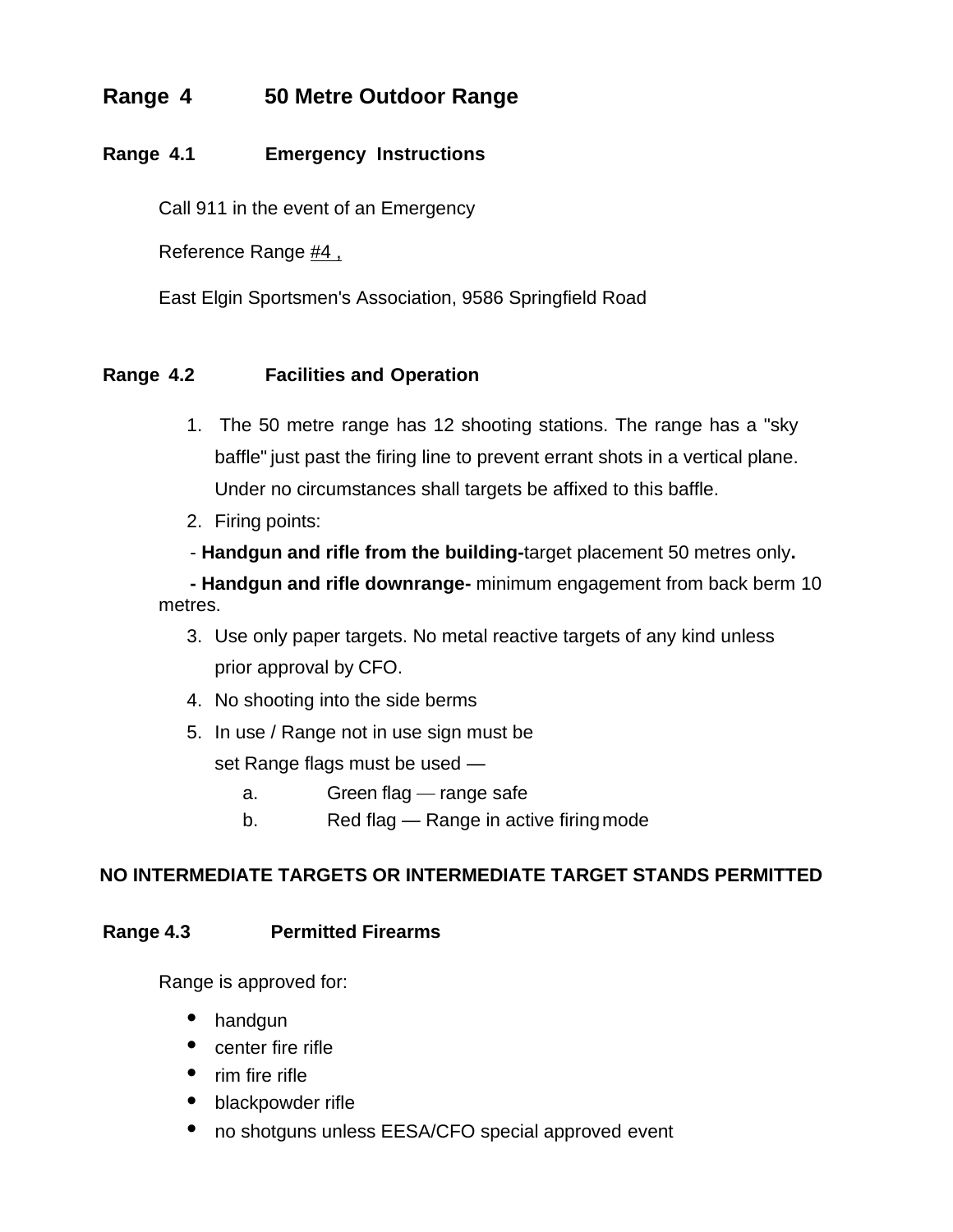# **Range 5 300 Metre Outdoor Range**

#### **Range 5.1 Emergency Instructions**

Call 911 in the event of an Emergency

Reference Range #5, East Elgin Sportsmen's Association,

9586 Springfield Road

#### **Range 5.2 Facilities and Operation**

- 1. The 300 Metre range has 12 shooting stations with target stands/berms at 100, 200 and 300 Metres. There are 2 steel plates at the 300 Metre distance.
- 2. The 300 Metre range must be closed whenever the Trap range (Range #1) is open. The Trap Range Master must ensure that the 300 Metre range is closed whenever the Trap Range is in use. The Trap firing zone over shoots the 300 Metre range and poses an injury threat to the down range area of the 300 Metre range.
- 3. All shooting must be done from the shooting stations, no shooting downrange unless it's an approved event.
- 4. Use paper targets or supplied gongs only. There is no provision for shooting at interim targets (not placed at berms). All targets must be placed at the appropriate berm andthere must be 2 feet of berm above the top of the target. Absolutely no targets on the Baffle
- 5. No shooting into the side berms
- 6. Range in use / Range not in use sign must be set
- 7. Range flags must be used
	- i. Green flag range safe
	- **i**. Red flag Range in active firing mode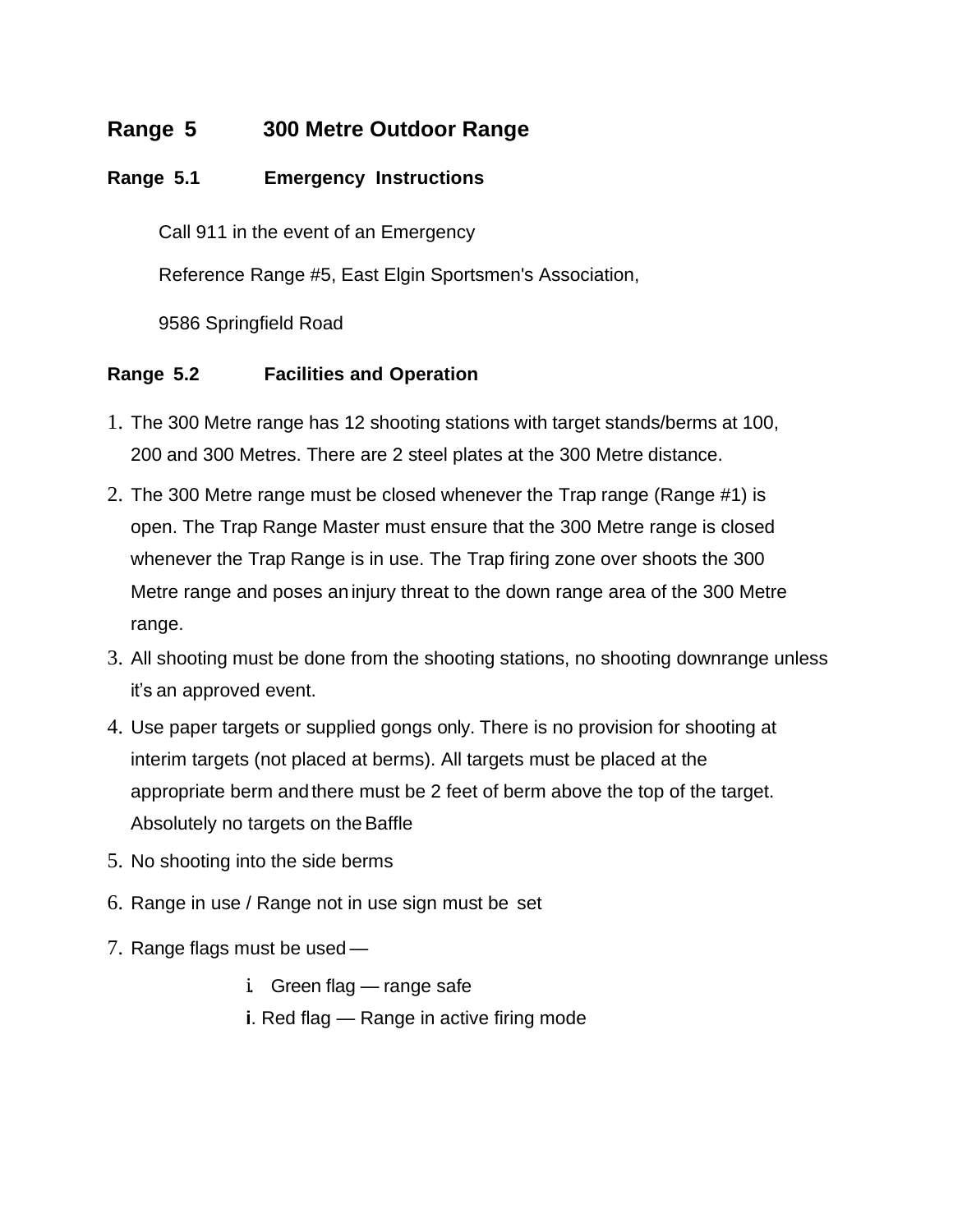#### **Range 5.3 Permitted Firearms**

Range is approved for:

- center fire rifle
- rim fire rifle
- blackpowder rifle.
- shotguns are permitted only if shooting slugs
- handgun usage must be pre-approved by Board of Directors
- **No steel core or tungsten ammo to be used on steelgongs**

# **Range 6 25/45 Metre Outdoor Range**

#### **Range 6.1 Emergency Instructions**

**Call 911** in the event of an Emergency

Reference Range #6,

East Elgin Sportsmen's Association 9586 Springfield Road

#### **Range 6.2 Facilities and Operation**

- 1. This range must be closed while Range #1 (Trap range) is active.
- 2. Handgun shooting is limited **to** no less than 10m and no greater than 25 Metres from back (East) berm due to height of berm.
- 3. Absolutely no shooting at a greater distance than 45 metres from back berm. Distance markers are provided. No shooting within 10m(distance markers are present).
- 4. No offset shooting lines, all members across the entire width of the range must shoot from the same distance.
- 5. Use paper targets only and they must be placed at the back berm only unlesspre- approved for a scheduled competition.
- 6. No shooting into the side berms
- 7. Shotgun use only on the screens and clay wires.
- 8. Range in use / Range not in use sign must be set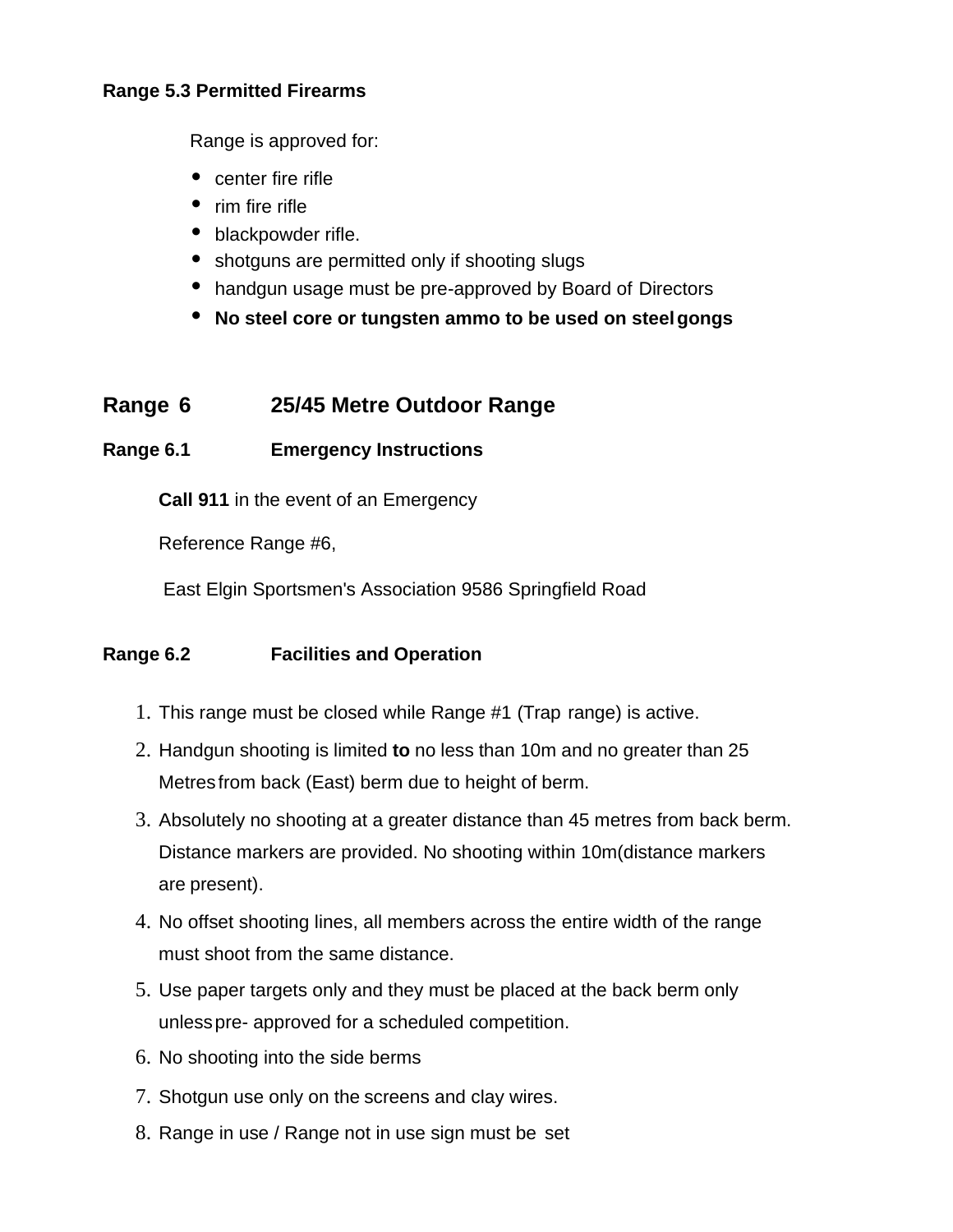#### 9. Range flags must be used —

- i. Green flag range safe
- ii. Red flag Range in active firing mode

#### **Range 6.3 Permitted Firearms**

Range is approved for:

- handguns
- center fire rifle
- rim fire rifle
- blackpowder
- shotguns

# **Range 7 Archery/Air Rifle Indoor Range**

#### **Range 7.1 Emergency Instructions**

Call 911 in the event of an Emergency

Reference Second floor Club house,

East Elgin Sportsmen's Association, 9586 Springfield Road

#### **Range 7.2 Facilities and Operation**

- 1. Absolutely no Firearms are allowed at this range
- 2. The archery range is located upstairs in the Main clubhouse. It is normally setup with 10 stations.
- 3. The airgun range is located upstairs in the Main clubhouse. It is normally setup with 10 stations.
- 4. All projectiles must be directed only at approved targets.
- 5. Targets must not be engaged at a greater distance than indicated by painted floor markings.
- 6. No target placement is allowed to block emergency egress from the South end of the building.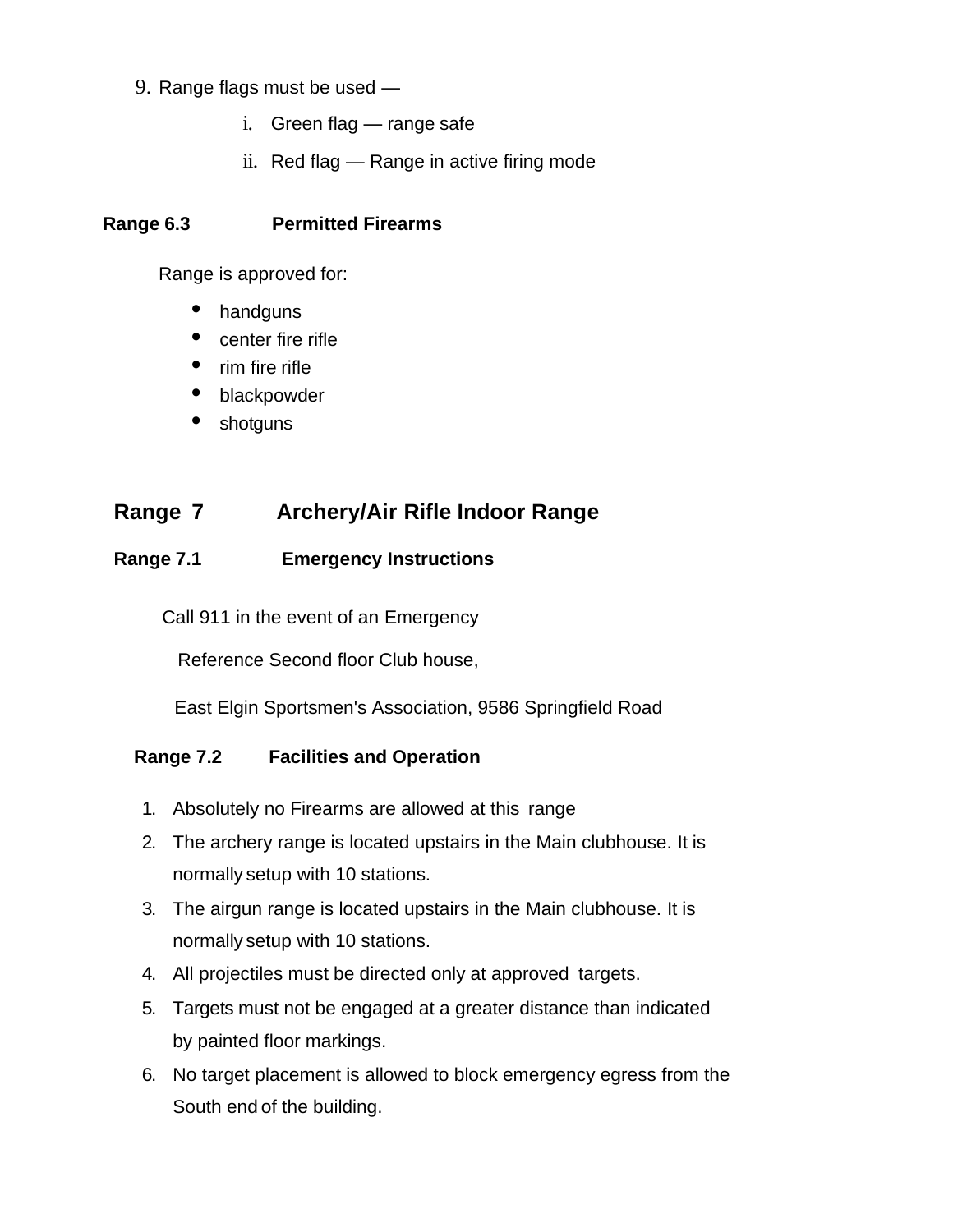- 7. Range in use / Range not in use sign must be set.
- 8. First shooting line at North End, 3D stages to a maximum of 31 Metres for all targets
- 9. Must have mesh or target butt backdrop
- 10. Crossbows can only be used on approved targets
- 11. No sky draw allowed.

#### **Range 7.3 Permitted Devices**

Archery - Longbows, recurved bows, compound bows and crossbows are all permitted.

-Target tips only (no broadheads or practice blades)

-Targets used must be only approved/supplied targets

-Crossbows to shoot only at 3D targets or approved

blocks

Airgun - All airgun types are permitted (limited to 600 FPS or less) -

Ammunition to be pellets only — no BB's

-Shooting allowed only at airgun targets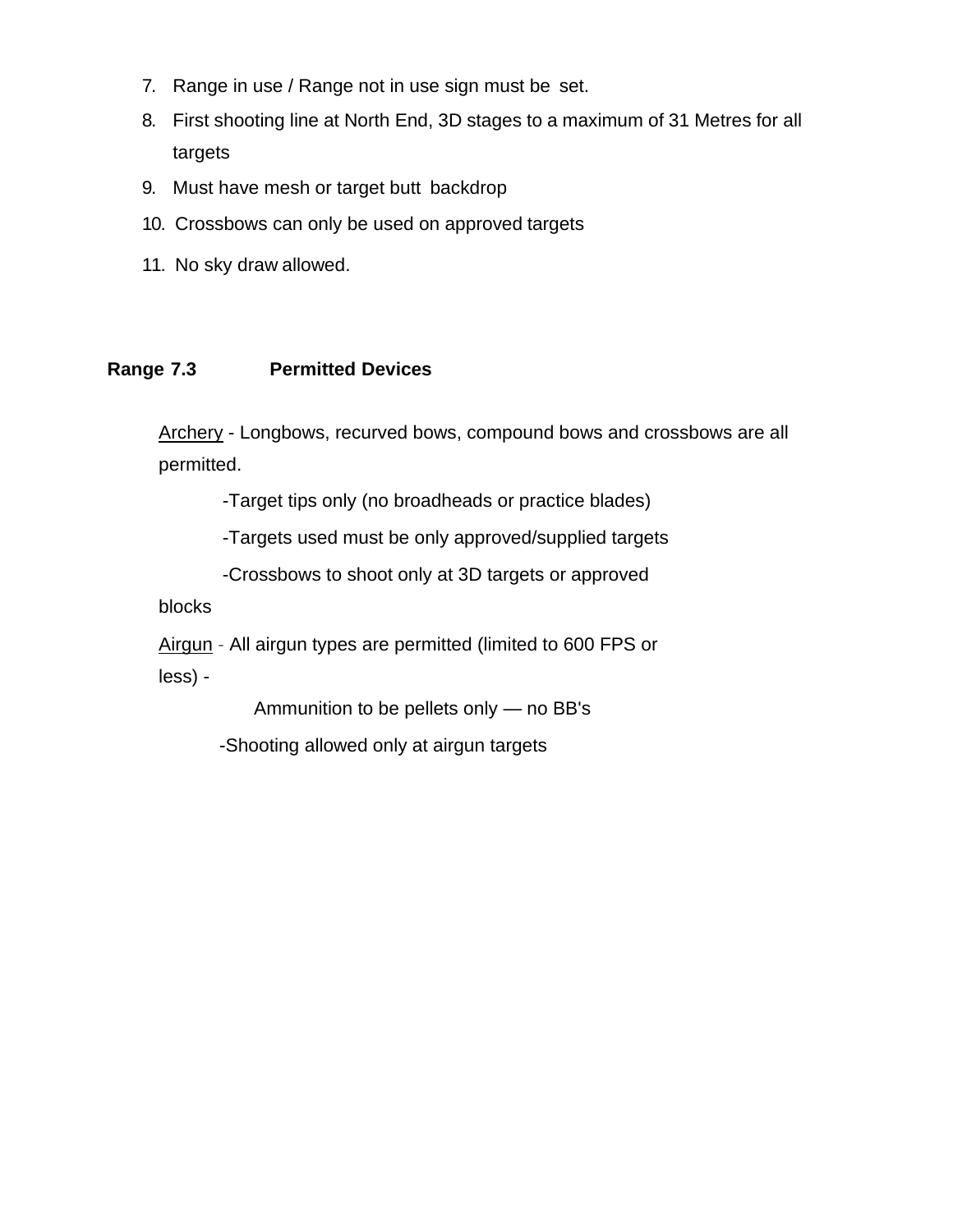# **Range 8 South Outdoor Archery Range**

### **Range 8.1 Emergency Instructions**

Call 911 in the event of an Emergency

Reference South Outdoor Archery

Range,

East Elgin Sportsmen's Association 9586 Springfield Road

#### **Range 8.2 Facilities and Operation**

- 1. The range has a trail with 3D targets located at various spots along the trail.
- 2. Entrance can be achieved behind the South trailer storage.
- 3. Let other people know when you are going to use the 3D archery course. It is isolated and people should know where you intend to be and when you intend to return.
- 4. Range in use / Range not in use sign must be set
- 5. Range flags must be used at trailer South end of pond
	- Green flag range safe
	- Red flag Range in active firing mode

#### **Range 8.3 Permitted Archery Devices**

- 1. This course is approved for all archery applications, target tips only.No broadheads with practice blades
- 2. There are absolutely no circumstances where firearms can be used on this range.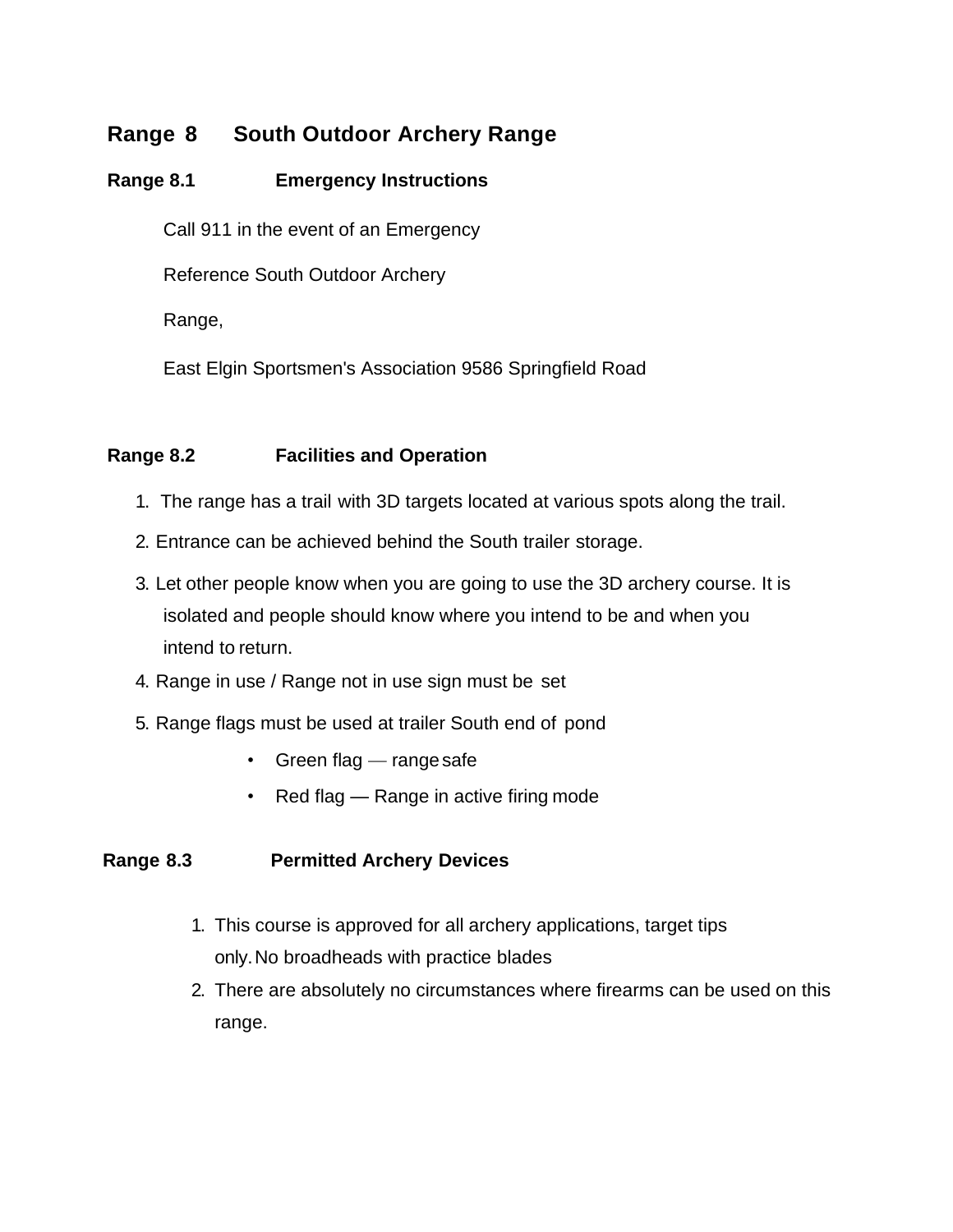# **Range 9 North Outdoor Archery Range**

#### **Range 9.1 Emergency Instructions**

Call 911 in the event of an Emergency

Reference North Outdoor Archery

Range,

East Elgin Sportsmen's Association, 9586 Springfield Road

#### **Range 9.2 Facilities and Operation**

- 1. The range has a walking trail with targets set up along it.
- 2. Entrance to this course is located past the Range 5.
- 3. This range must be closed while Range #1 (Trap range) is active.
- 4. Let other people know when you are going to use this archery course. It is isolated and people should know where you intend to be and when you intend to return.
- 5. Range in use / Range not in use sign must be set
- 6. Range flags must be used located at entrance past Range 5
	- i. Green flag range safe
	- ii. Red flag Range in active firing mode

#### **Range 9.3 Permitted Archery Devices**

- 1. Range is approved for all archery applications, target tips only.
- 2. No broadheads with practice blades
- 3. There are absolutely no circumstances where firearms can be used on this range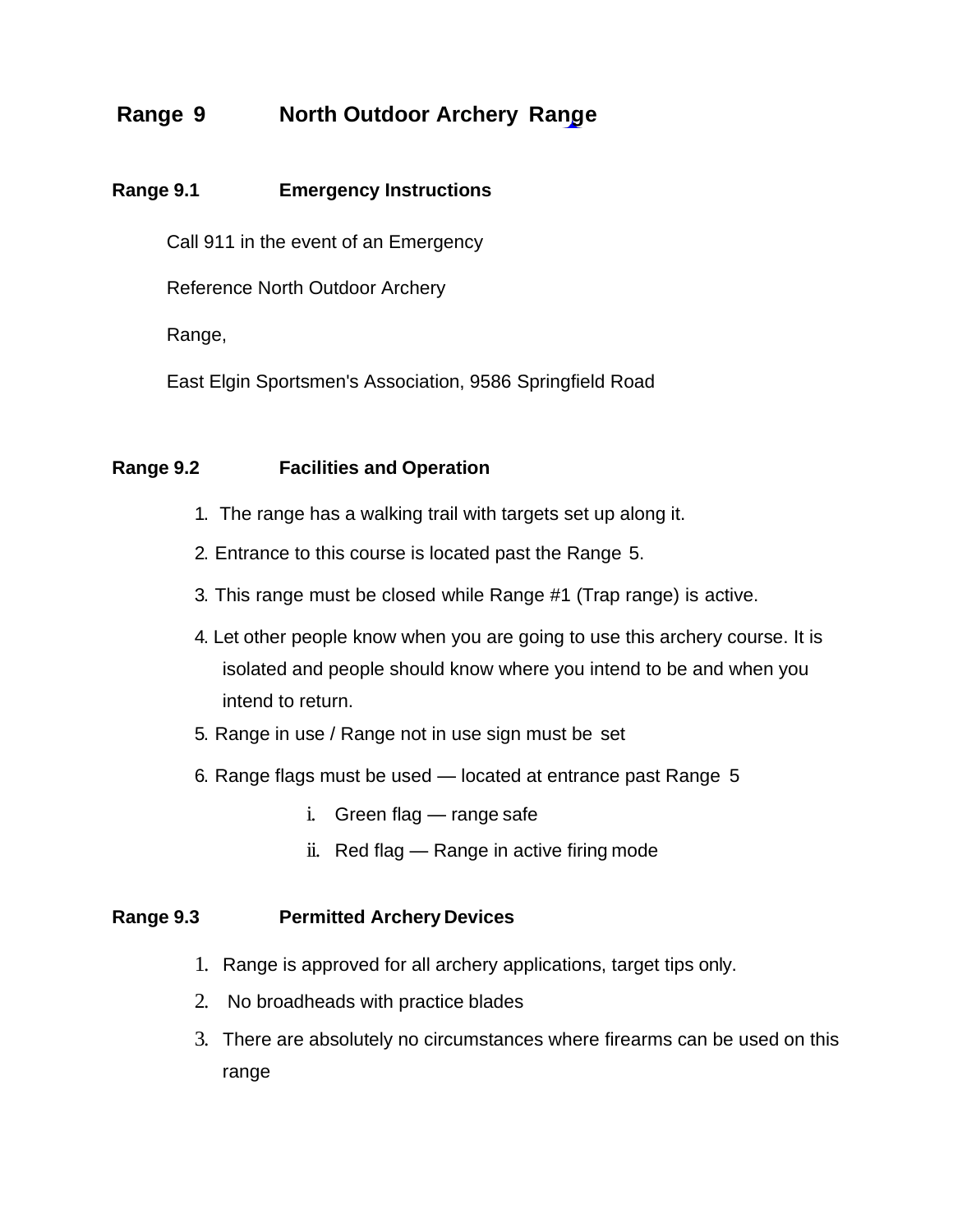# **Ranges #10 -** *#***13 25 Metre Outdoor Ranges**

#### **Ranges 10.1-13.1 Emergency Instructions**

Call 911 in the event of an emergency

Reference Ranges #10 - #13

East Elgin Sportsmen's Association 9586 Springfield Rd

#### **10.2-13.2 Facilities and Operation**

- 1. Ranges 10 13 Absolutely no shooting at any distance greater than 25 metres from the back berm.
- 2. Ranges 10 12 Handguns / Rimfire Rifles / Minimum target engagement 10 Metres
- 3. Ranges 10 12 Pistol calibre carbines / Minimum target engagement 20 metres
- 4. Range 13 has five steel bunkers, target engagement from 25 metres only
- 5. Absolutely no shooting into the side berms without prior B.O.D. approval. IE: Matches, Training courses etc...
- 6. Range Flags must be used
	- **A)** Red Flag on pole at entrance to ranges must be raised when any range from #10- #13 is in use. "Range in Use' sign must be displayed also.

**B)** Individual Range flags must be used / Red indicating Range is active / Green indicating range is safe.

#### **Permitted Firearms**

- Handguns
- Rimfire rifles
- Pistol Calibre Carbines
- Shotguns EESA*/*CFO approved events only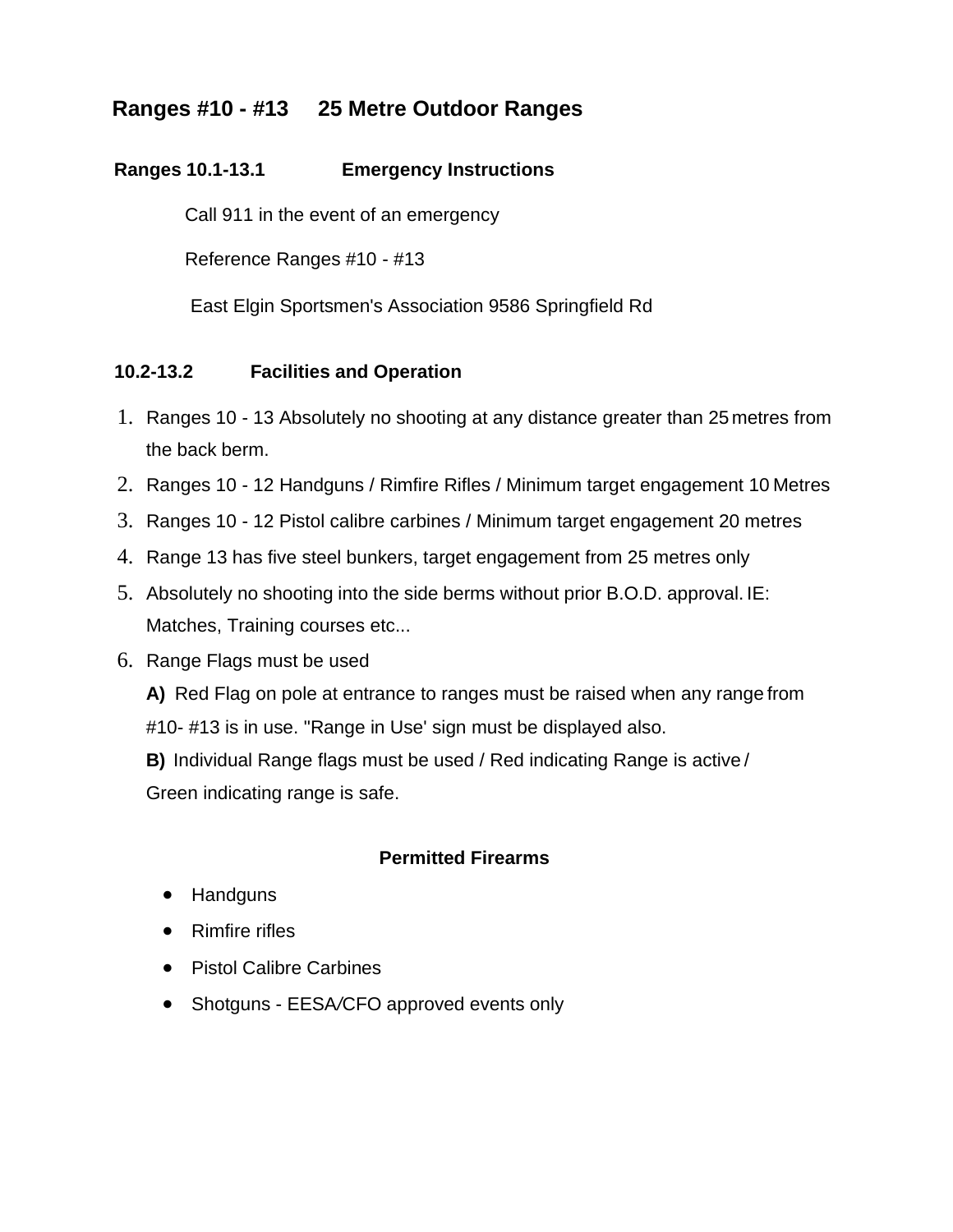| Royal Canadian Gendarmerie royale<br>Mounted Police du Canada |                                                                                                                   |
|---------------------------------------------------------------|-------------------------------------------------------------------------------------------------------------------|
| <b>Shooting Range</b><br><b>Approval</b>                      | Agrément de champ<br>de tir                                                                                       |
|                                                               | Approval is granted to - Agrément accordé à                                                                       |
| THE EAST ELGIN SPORTSMEN'S ASSOCIATION                        | 0039                                                                                                              |
| Shooting Range Name - Nom du champ de tir                     | Approval Number<br>Numéro d'agrément                                                                              |
|                                                               | 9586 Springfield Road, Lot 21, Con 7, Malahide Township, Aylmer, Ontario                                          |
|                                                               | Shooting Range Address - Adresse du champ de tir                                                                  |
|                                                               | Issued under the authority of the <i>Firearms Act</i> . - Délivré en vertu de la <i>Loi sur les armes à feu</i> . |
|                                                               | 2022-01-11                                                                                                        |
|                                                               | Effective Date (yyyy-mm-dd)                                                                                       |
| Superintendent A.J. (Andrew) Ferguson                         | Date d'entrée en vigueur (aaaa-mm-jj)                                                                             |
| <b>Chief Firearms Officer, Ontario</b>                        |                                                                                                                   |

Approved Shooting Activities - Activités de tir autorisées

16/27 Yard Trap Field Range #1

Contrôleur des armes à feu, Ontario

Œ

Approval Condition: While this range is in operation, Range #5 and Range #6 must be closed.

**Range #2** 25 Metre Indoor Handgun/Rim Fire Rifle/Centre Fire Rifle-Handgun **Ammunition Only/Shotgun** 

**Approval Includes: IPSC/IDPA/Cowboy Action Shooting/Steel Reactive Targets** Approval Conditions: All shot must be directed into the backstop; no shooting into the walls or floor of the range. No shooting positions shall be closer than 10 metres from the backstop. No moving props permitted unless the Chief Firearms Office is notified in writing, 15 days prior to the IPSC competition using moving props.

Range #3 50/100 Yard Outdoor Centre Fire Rifle/Rim Fire Rifle/Shotgun/Black Powder **Rifle** 

Approval Includes: Steel Targets at 100 Yards Only.

Range #4 50 Metre Outdoor Baffled Handgun/Centre Fire Rifle/Rim Fire Rifle/Black Powder Rifle (no steel reactive targets)

**Approval Includes: IPSC/IDPA/Cowboy Action Shooting** 

Approval Conditions: Handgun discharge 50 metres or less from the 50 metre backstop. No target placement on the range floor. All bullets must impact the backstop at midline or lower without striking the range floor. All targets are to be placed as close to the backstop as practical. No shooting at an angle greater than 45 degrees when measured from a line running between the shooters position and the backstop. No moving props permitted unless the Chief Firearms Office is notified in writing, 15 days prior to the IPSC competition using moving props.

Range #5 100/200/300 Yard Outdoor Baffled Centre Fire Rifle/Rim Fire Rifle/Black Powder Rifle/Shotgun - Slugs Only

**Approval Includes: Steel Targets at 300 Yards Only.** 

Approval Condition: While Range #1 is in operation, Range #5 must be posted closed. **Canadä** CFO ON Page 1 of/de 3